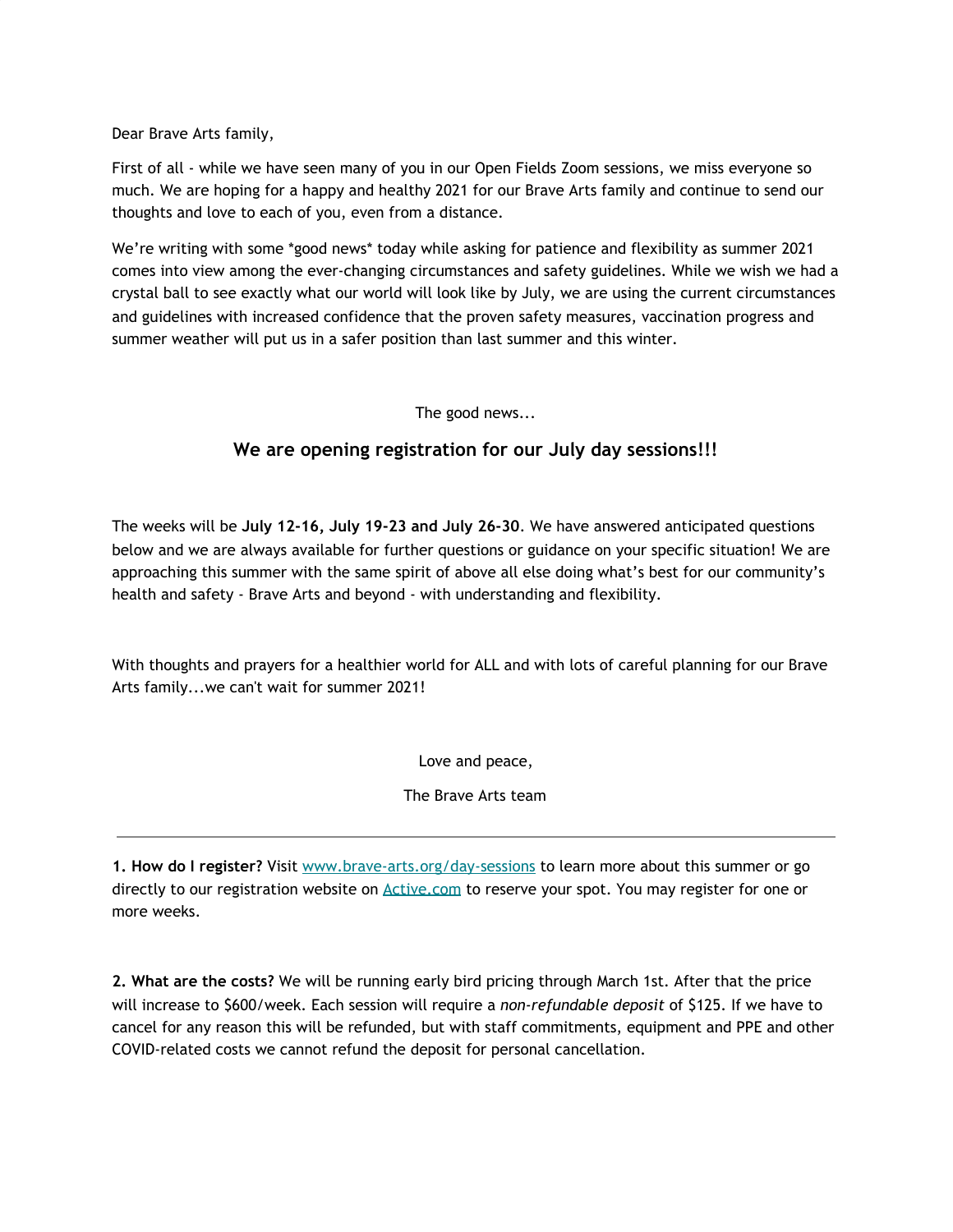Payment plans are available. If you would like to sign-up, but want to make a final decision closer to July 2021, we highly recommend using this option for the remaining balance. We will send a reminder before the May 1 and June 1 payments.

**3. What are the refund policies?** The deposit is non-refundable. Cancellations and refunds can be requested through May 25th for a full refund minus the deposit. As we approach July we will handle all other cancellations, including quarantine, illness, exposure, etc. on a case-by-case basis.

**4. What about the boarding program?** As of today we cannot open registration for the boarding program. We are waiting to hear more from the Cambridge School of Weston if they are able to open their dorms to outside rentals this summer while we also assess how Brave Arts can host a boarding program safely while not taking away from the experience you all love.

**5. What if I only want to do the boarding program?** If you are interested in a potential (but not guaranteed!) July overnight program, we encourage you to add your contact [information](https://forms.gle/1girVcHHd8t2kmnZA) to this form. All boarding participants registered from summer 2020 and this list will be given first priority.

6. What if I prefer to do the boarding program, but would love to do the day program if that's all **that is offered?** Register for the day session and add your [contact](https://forms.gle/1girVcHHd8t2kmnZA) info to this form! If you end up wanting to switch to the boarding program, we will transfer the deposit and tuition to the boarding program. You will be given priority in registering for the boarding program if we are able to open it. But we are limiting our day session numbers so we highly encourage you to save a spot.

**7. What are the current safety plans? What could change?** Click here to read a [thorough](https://12c9eecf-c4fa-ffac-8787-ca27182545b8.filesusr.com/ugd/564884_d89a62db5d8c452aaa5d340dd80dba76.pdf) (and to be further [updated\)](https://12c9eecf-c4fa-ffac-8787-ca27182545b8.filesusr.com/ugd/564884_d89a62db5d8c452aaa5d340dd80dba76.pdf) safety plan as well as our [community](https://12c9eecf-c4fa-ffac-8787-ca27182545b8.filesusr.com/ugd/564884_a255a9261dcd4014b73fd64feda21faa.pdf) agreement that will be required of all families participating in Brave Arts this summer.

The short version of the safety plan is using a 5-point approach: masks/face coverings, physical distancing, prioritizing outdoor time/space and indoor ventilation, hand hygiene, and reporting/testing/tracing. We will also be working closely with CSW for nightly deep cleanings and use our own cleaning and disinfecting measures.

We are keeping a close eye on CDC guidelines as well as Massachusetts and Town of Weston guidelines and mandates. Our hope is that with vaccination progress and continued safety measures that we will be in a considerably better place than past and current positivity rates and cases.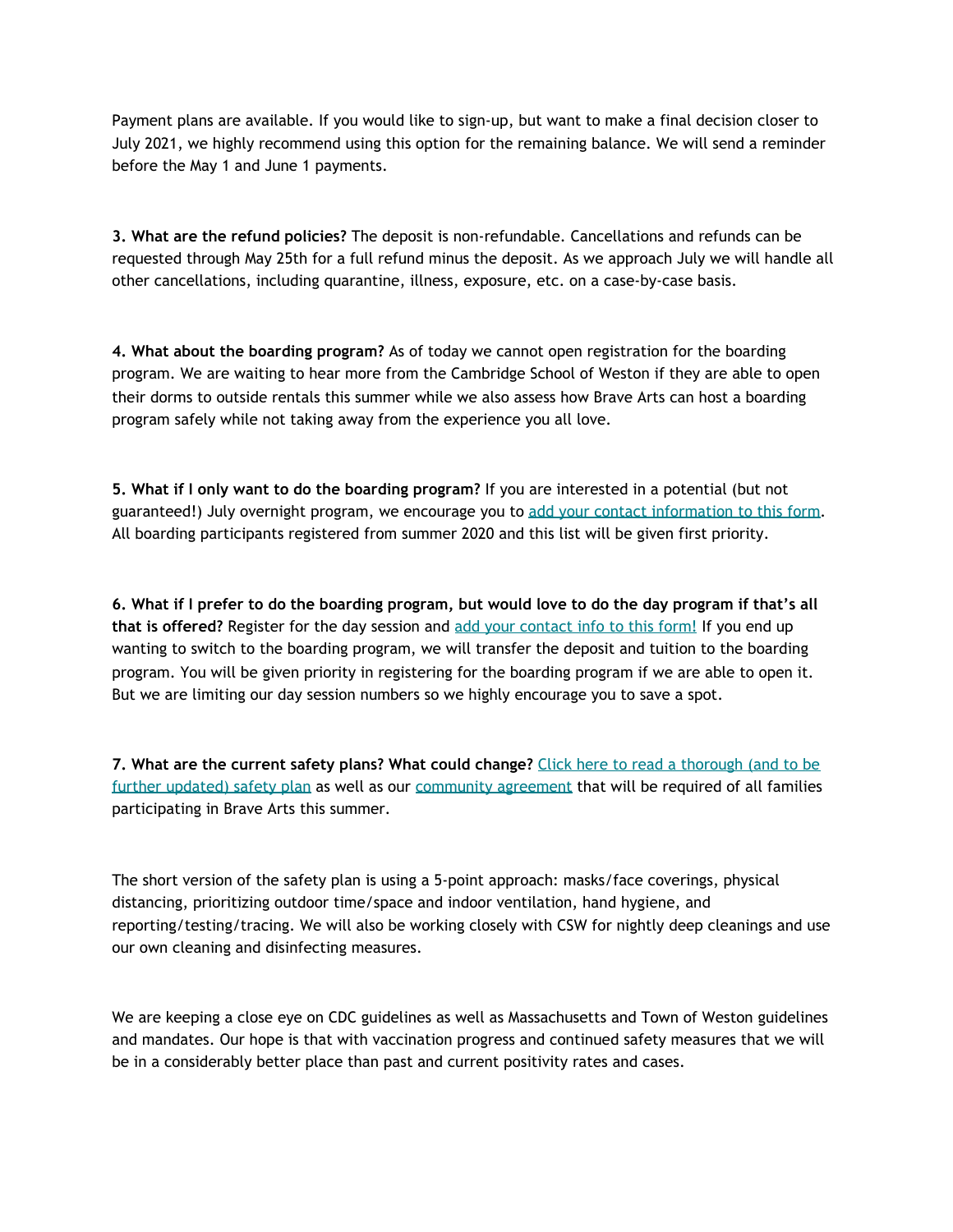Changes to the plan are guaranteed and will be updated as they are made to all registered families. Changes may include, but are not limited to: required testing (ie: PCR and rapid testing), permanent small groups and/or age separation, increase or decrease in participants allowed, etc.

**8. What will be different this year?** The biggest changes we foresee are: masks and distancing, more use of the outdoor space (it's a good thing CSW is so beautiful and spacious!), limited performance that may not be open to an audience, limit of 25 participants for day sessions, no or limited boarding program. We may also have to limit singing based on board of health mandates and will adjust as needed to other fun theatre/arts, such as improv, tv/film/theater scenes, arts n crafts, dance etc. For now we are also not planning to provide lunch, but if this changes we will let our families know.

9. Is there any chance you will still have to cancel in-person sessions? What will happen if you have **to cancel?** Yes unfortunately there is always a chance. We are committed to keeping our Brave Arts community and our extended communities as healthy and safe as possible and we will not push forward with our program this summer if we feel we cannot do that. There is also a chance that federal, state or town mandates may force us to cancel. If this is the case, we will offer full refunds or credits are requested and shift to online Brave Arts as we did last summer.

**10. What if I have a credit from last year?** It will already be on your [Active.com](https://campsself.active.com/braveartstheatreworkshop) account and can be used at checkout! Please let us know if you have any issues or questions about using your credit.

**11. What if I'm not ready to register yet?** No worries! We understand that summer programming will be a big decision for many families and that you may want to keep an eye on the evolving situation. We will continue to send updates, especially as we get close to filling our sessions. Feel free to reach out any point to let us know of your interest!

**12. How do I get in touch with questions?** The best way is to email us at braveartssummer@gmail.com but we are always happy to set up a phone call as well! Just shoot us an email and we will arrange a time.

**13. How will Brave Arts continue to be a magical second home even with COVID precautions?** As with every summer (this is #13!) our priority above all else is to take care of the safety, hearts and minds of our Brave Arts family. We cancelled in-person programming in summer 2020 because we wanted to do our part in keeping our communities safe. We also couldn't imagine Brave Arts with no singing, high-fives, hugs or even sitting next to each other in a sharing circle.